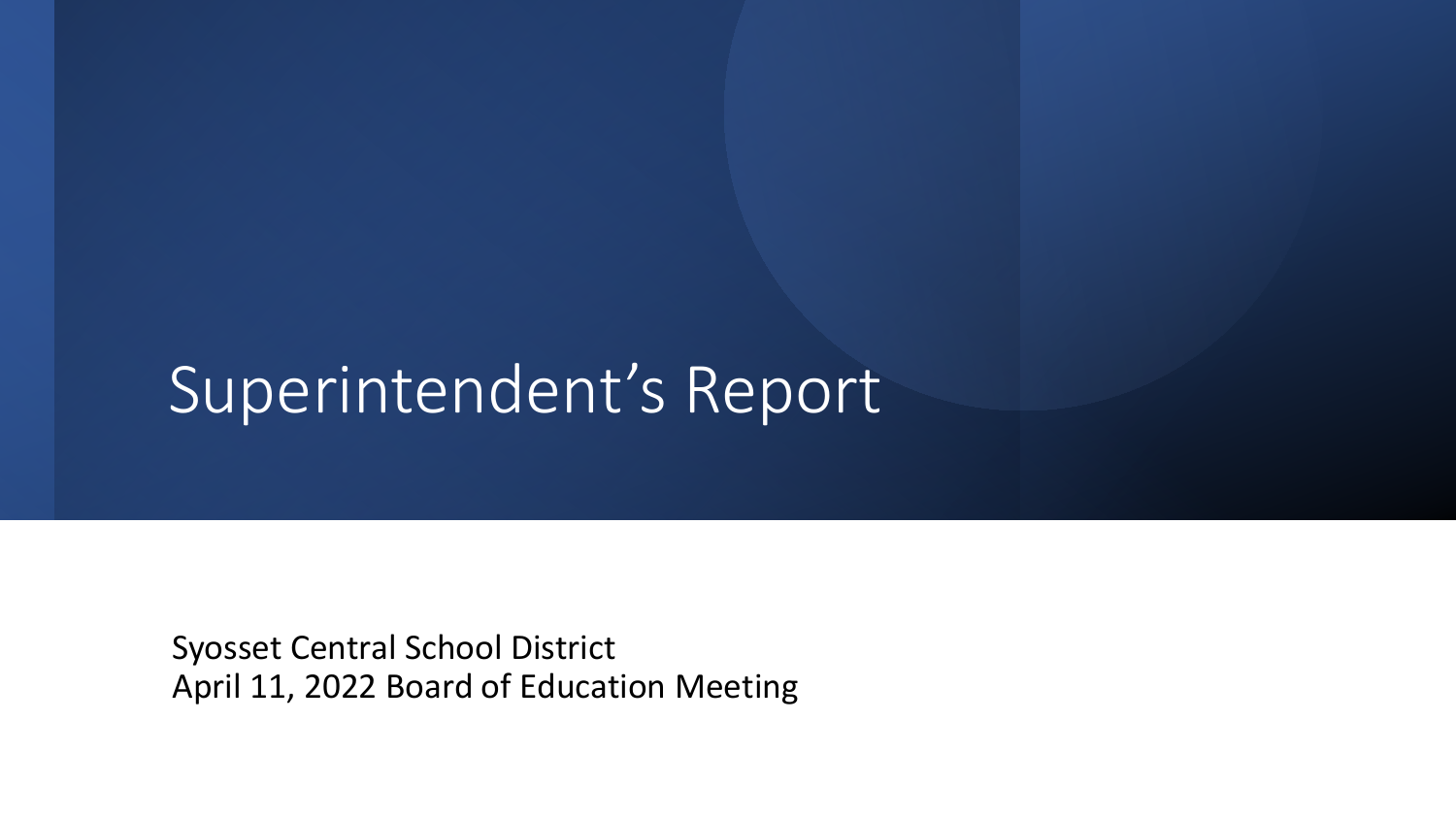# High School Start Time Study

#### • Why reconsider start times?

- The American Academy of Pediatrics ([AAP\)](https://publications.aap.org/aapnews/news/13792) and the Center for Disease Control ([CDC](https://www.cdc.gov/sleep/features/schools-start-too-early.html)) recommend a later high school start time;
- [Research](https://publications.aap.org/pediatrics/article/134/3/e921/74176/Insufficient-Sleep-in-Adolescents-and-Young-Adults) indicates a lack of sleep among high school students is associated with several health risks and lower academic performance.
- In light of pandemic-related stresses on students, revisiting this issue is timely.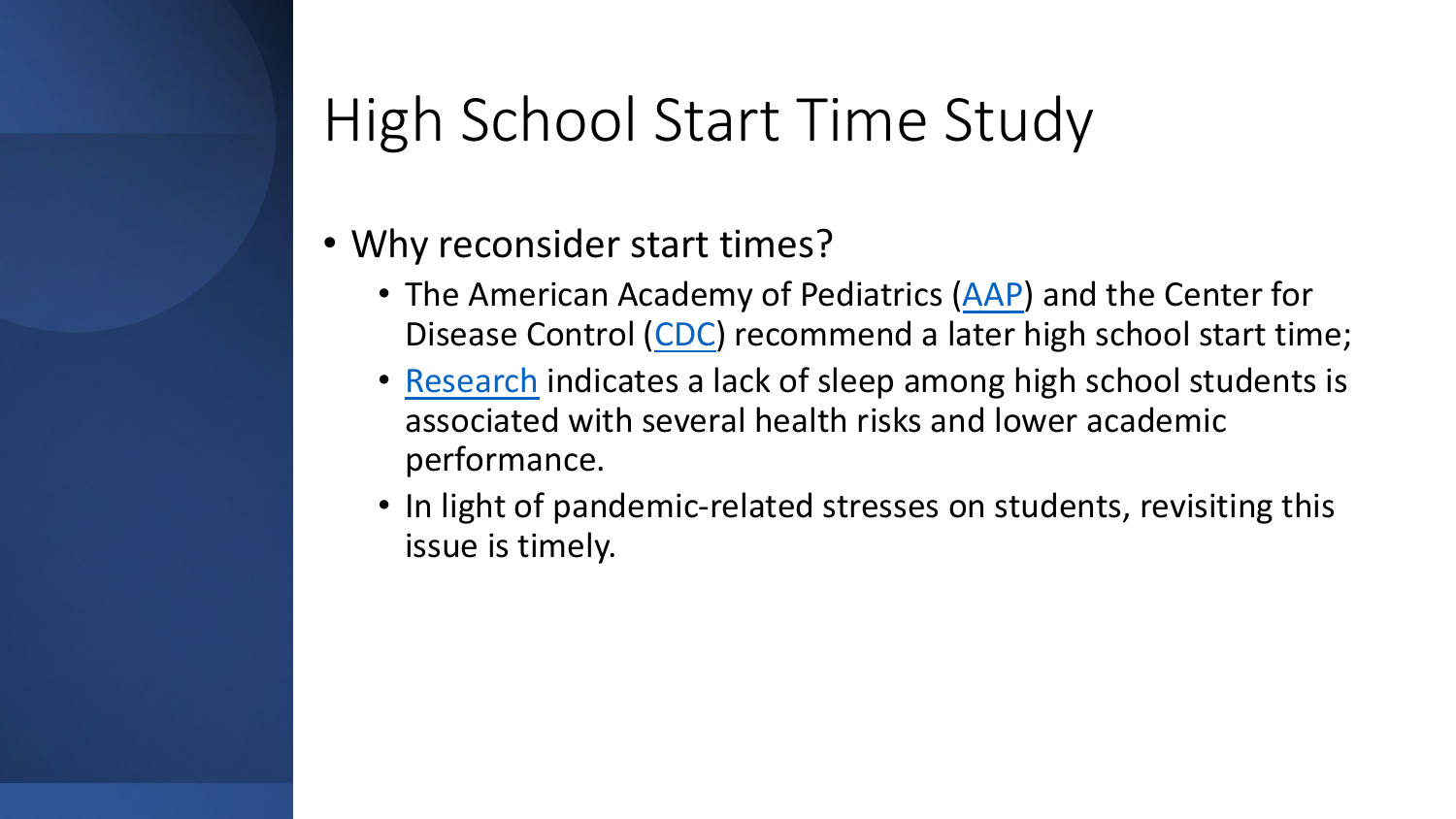# Overview of Process to Date

[School Start Time Webpage](https://www.syossetschools.org/site/default.aspx?PageID=624)

- October 2016 Board of Education [initiates exploration](https://www.syossetschools.org/cms/lib/NY50000216/Centricity/Domain/114/FINAL%20High%20School%20Start%20Time%209%2029%2016.pdf)
- March 2017 Community Forum held
- April 2018 Start time [planning process](https://www.syossetschools.org/site/handlers/filedownload.ashx?moduleinstanceid=705&dataid=3451&FileName=April%2018%202018_HS_Start_Time_Presentation.pdf) outlined
- October 2018 Start time [update](https://www.syossetschools.org/site/handlers/filedownload.ashx?moduleinstanceid=705&dataid=10430&FileName=October_19_2018_High_School_Start_Times.pdf) shared with public
- December 2018 Busing consultant delivers [first draft](https://www.syossetschools.org/cms/lib/NY50000216/Centricity/Domain/114/SCSD%20Bell%20Time%20Analysis%20Phase%201%20Report-12.10.18%20-Final.pdf)
- March 2019 Busing consultant delivers [final draft](https://www.syossetschools.org/cms/lib/NY50000216/Centricity/Domain/114/SCSD%20Bell%20Time%20Analysis%20Phase%201%20Report-3.13.19.pdf)
- Fall 2019 [Public survey o](https://www.syossetschools.org/cms/lib/NY50000216/Centricity/Domain/114/Results%20Overview%20-%20High%20Level.pptx)n options via ThoughtExchange
- February 2020 Survey [results](https://www.syossetschools.org/site/handlers/filedownload.ashx?moduleinstanceid=705&dataid=11595&FileName=HS%20Start%20Time%20Results%20021020.pdf) released.
- March 2020 Pandemic begins, initiative placed on "hold"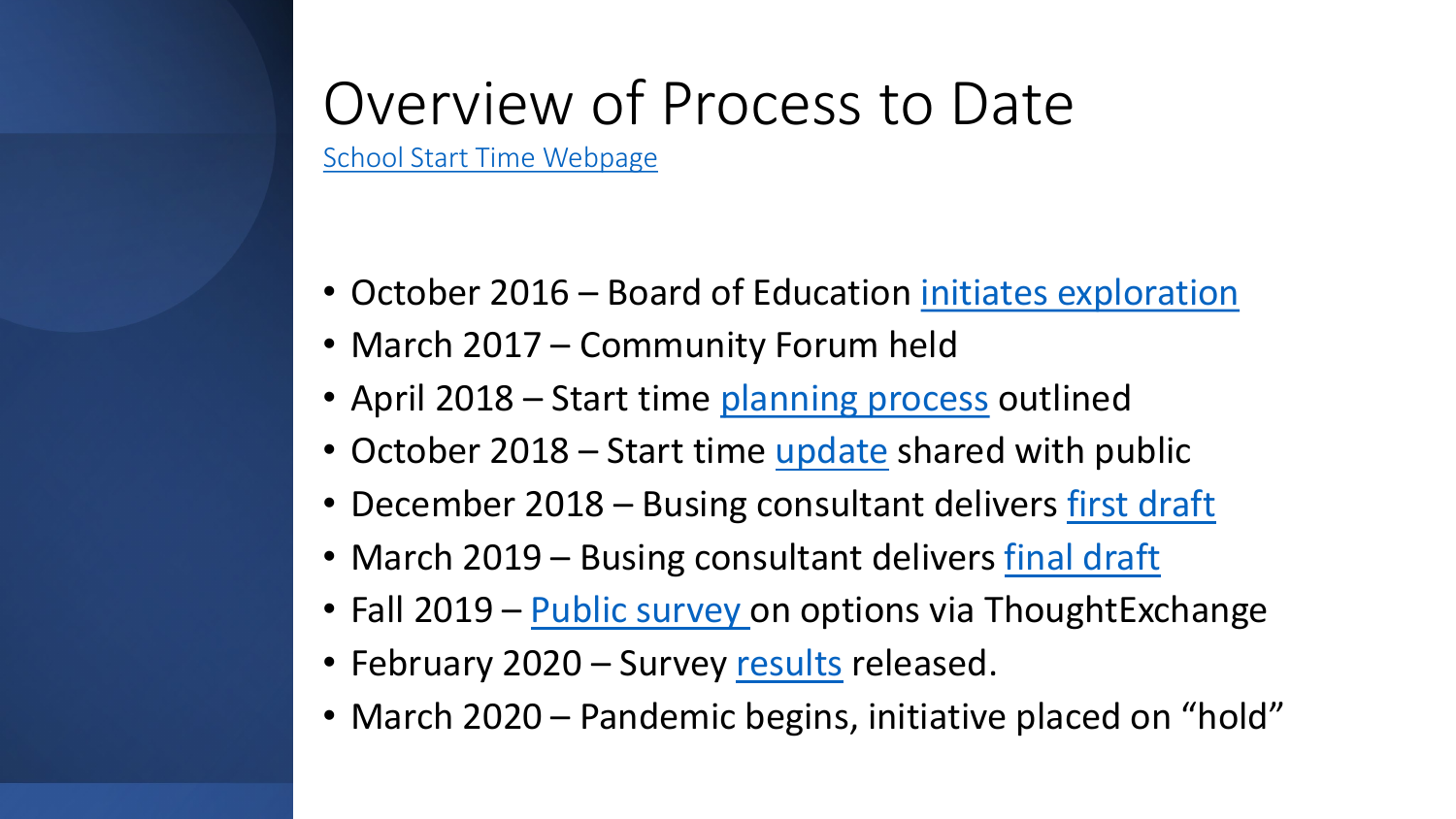# High-Level Overview

- Implications for student after-school activities (athletics, clubs, babysitting, employment, music lessons, internships, etc.);
- Busing logistics make it impossible to change SHS start time in isolation;
	- Could affect either elementary school or middle school or both;
	- Independent runs for SHS not cost-effective (estimated cost: \$4 million), current driver shortage makes impossible anyway.
- Nassau County HS start times range from 7:25 am to 9:00 am.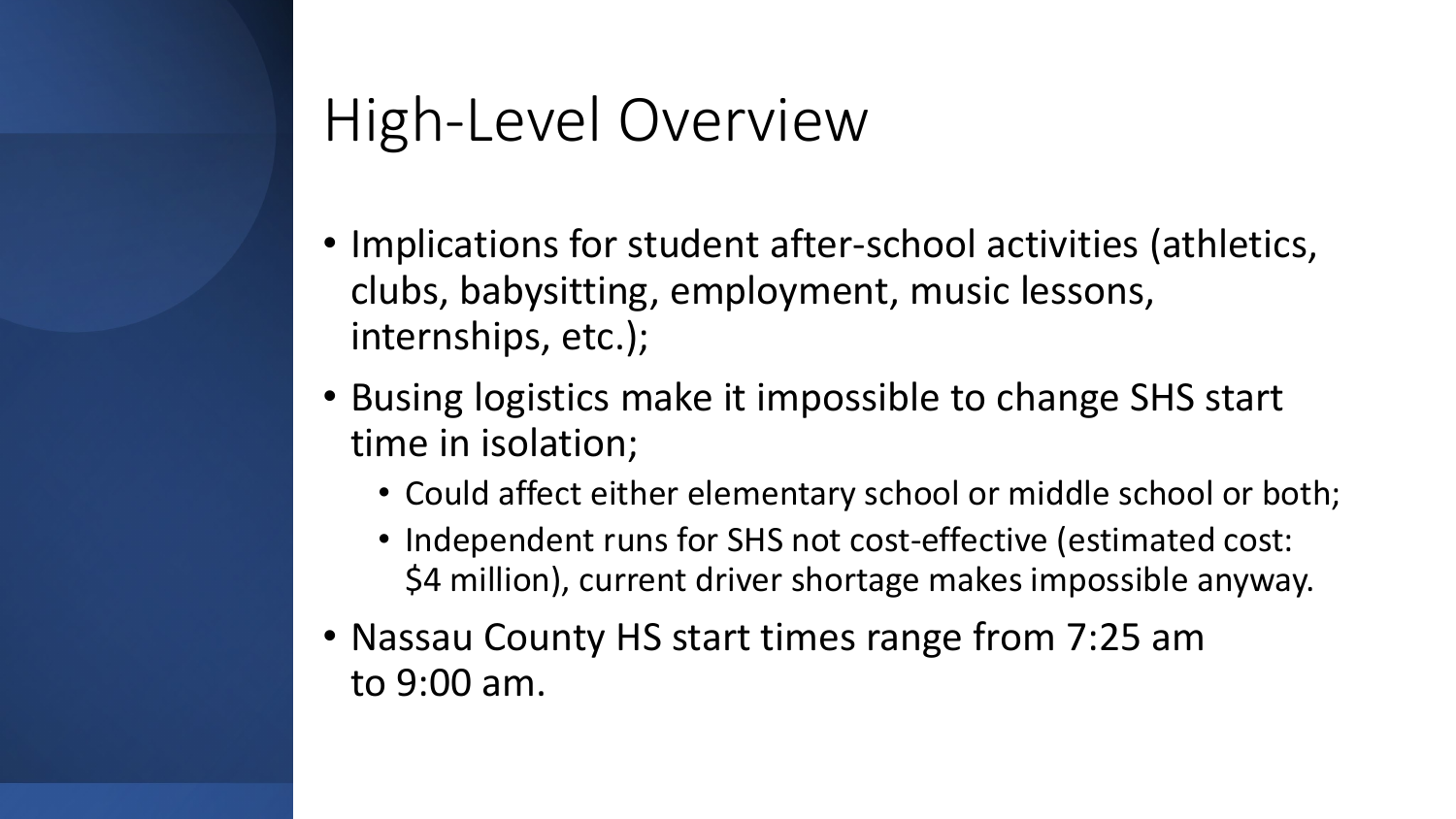### Current Status

- To restart the process to do list:
	- Need to update the busing study;
	- Need to do a new survey of parents and staff;
	- Need to explore some new ideas developed in the last year;
- Timeline
	- Initiate public engagement prior to the end of the school year.
	- Take feedback and survey data in Fall 2022;
	- Develop options for consideration in Winter 2023;
	- Decision point in early Spring 2023 if any changes are to be implemented in Fall 2023.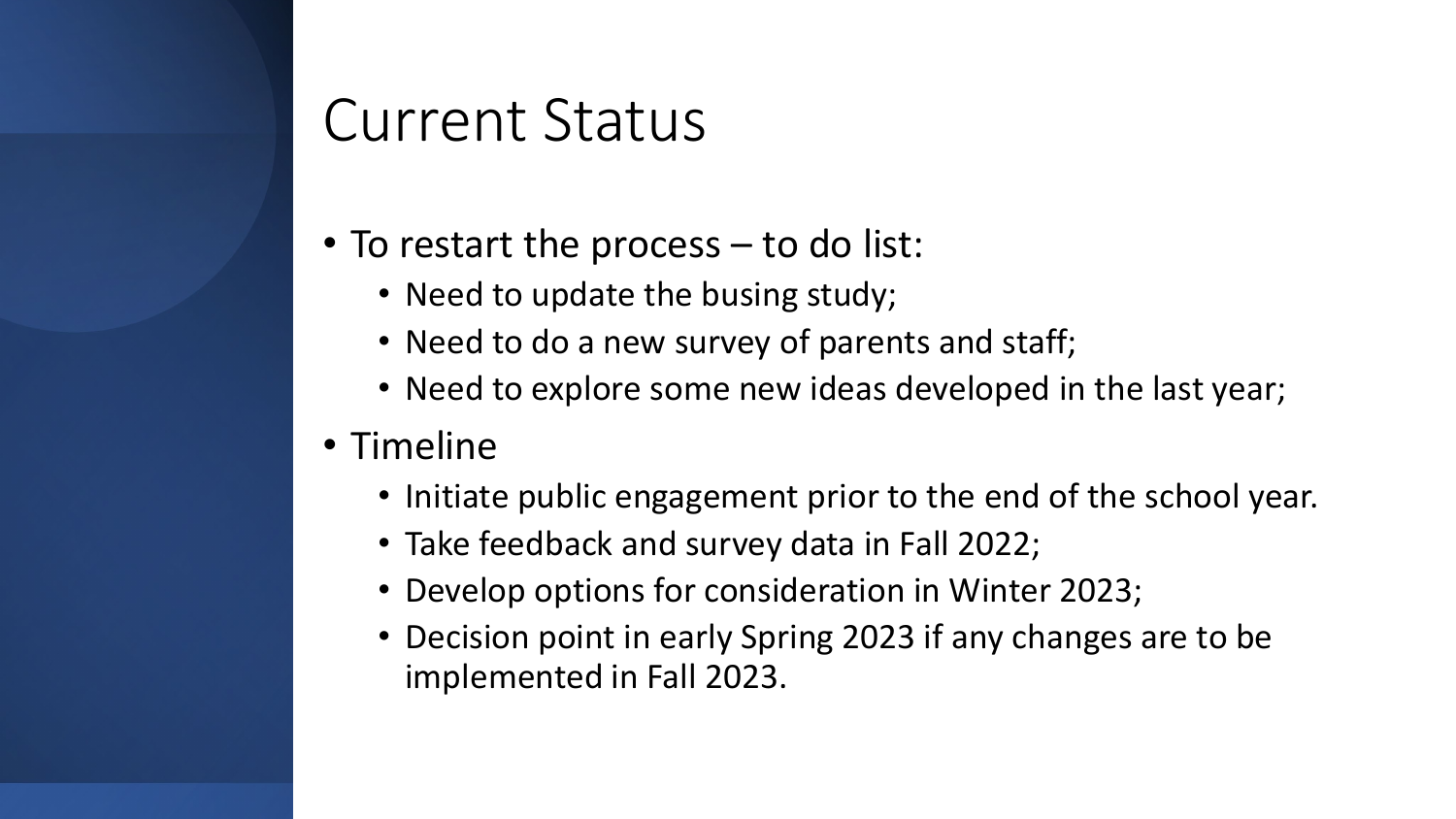# State Budget Highlights

- Adopted Saturday (about a week overdue)
- Significant increase in Foundation Aid (\$4.465 million) offsets inflationary increases in:
	- Health insurance costs (\$3.135 million)
	- TRS Retirement contributions (\$0.85 million)
- Additional new allocation of \$421,000 for Universal Pre-K
	- Waiting to see how many new "seats" have been allocated.
- All buses purchased after 2027 must be zero-emission
	- Whole fleet must be converted by 2035.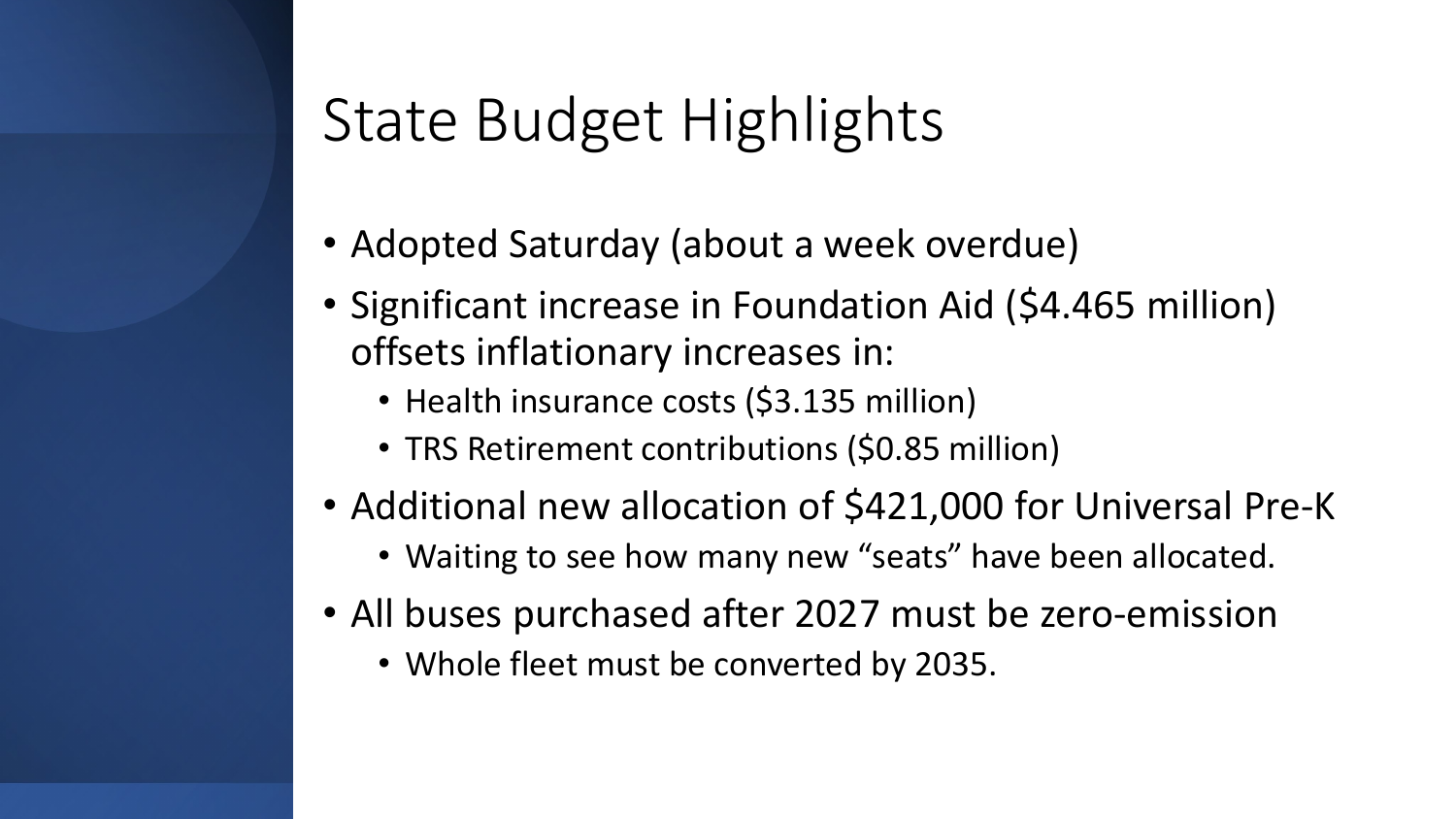## Other Items of Note

- Schools will be closed on May 26<sup>th</sup> and 27<sup>th</sup>.
- Seeking update to enrollment projection study conducted in 2020.
- SHS will have an in-person, indoor graduation ceremony at Hofstra on June 22, 2022.
- Moving up ceremonies for other schools have been scheduled.
- COVID case counts in Nassau have risen from 7.0 to 25.1 daily cases per 100K people in the last 6 weeks.
	- Is beginning to impact District staffing again.